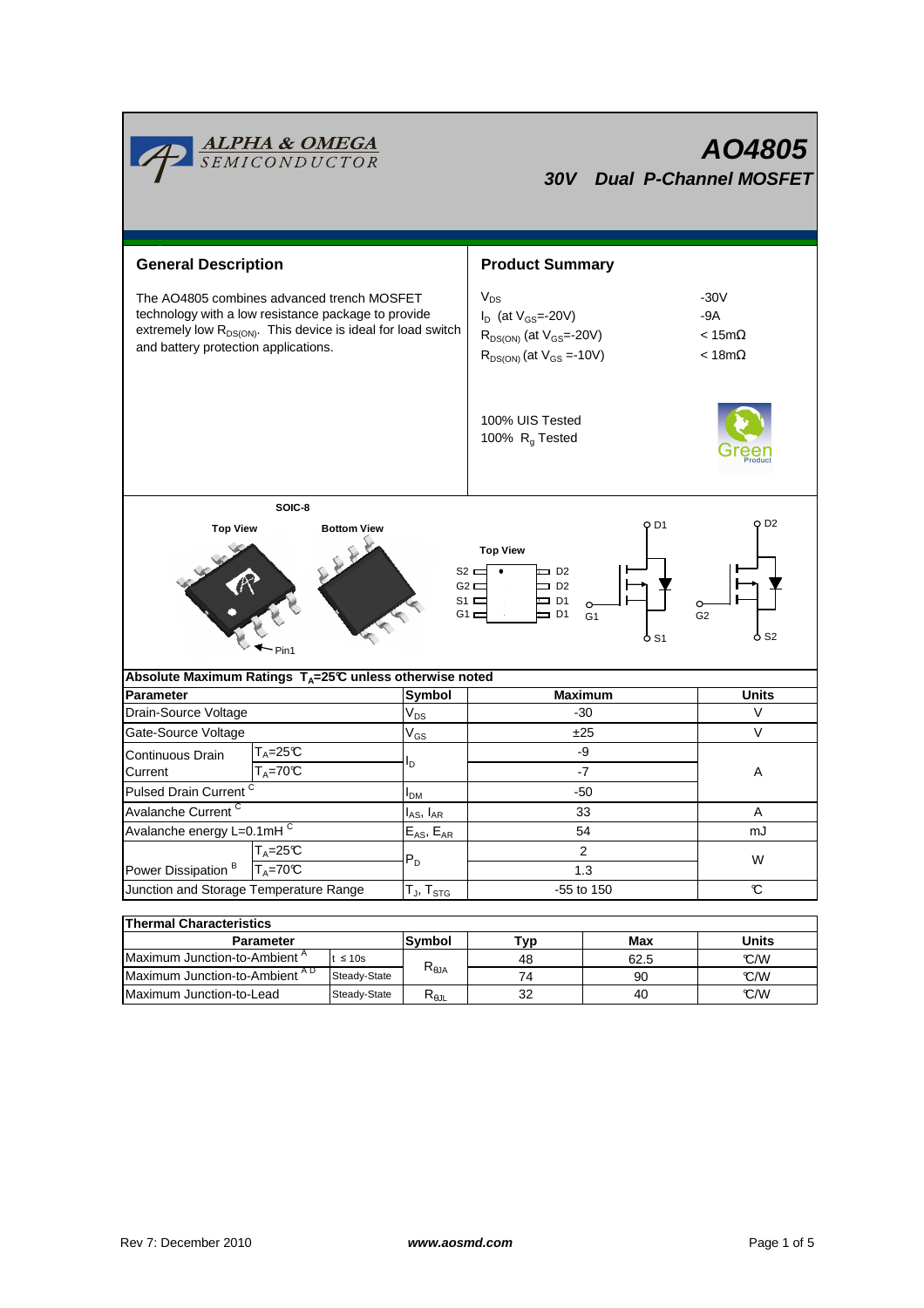#### **Electrical Characteristics (TJ=25°C unless otherwise noted)**

| Symbol                                                | <b>Parameter</b>                                           | <b>Conditions</b>                                       | Min    | <b>Typ</b> | Max        | <b>Units</b> |
|-------------------------------------------------------|------------------------------------------------------------|---------------------------------------------------------|--------|------------|------------|--------------|
| <b>STATIC PARAMETERS</b>                              |                                                            |                                                         |        |            |            |              |
| $BV_{DSS}$                                            | Drain-Source Breakdown Voltage                             | $I_D$ =-250µA, $V_{GS}$ =0V                             | $-30$  |            |            | $\vee$       |
| $I_{DSS}$                                             | Zero Gate Voltage Drain Current                            | $V_{DS} = -30V$ , $V_{GS} = 0V$<br>$T_J = 55C$          |        |            | -1<br>$-5$ | μA           |
| l <sub>GSS</sub>                                      | Gate-Body leakage current                                  | $V_{DS} = 0V$ , $V_{GS} = \pm 25V$                      |        |            | ±100       | nA           |
| $\mathsf{V}_{\mathsf{GS}(\mathsf{th})}$               | Gate Threshold Voltage                                     | V <sub>DS</sub> =V <sub>GS</sub> I <sub>D</sub> =-250µA | $-1.7$ | $-2.3$     | $-2.8$     | $\vee$       |
| $I_{D(ON)}$                                           | On state drain current                                     | $V_{GS}$ =-10V, $V_{DS}$ =-5V                           | $-50$  |            |            | A            |
| $R_{DS(ON)}$                                          | <b>Static Drain-Source On-Resistance</b>                   | $V_{GS}$ =-20V, $I_{D}$ =-9A                            |        | 10         | 15         | $m\Omega$    |
|                                                       |                                                            | $V_{GS}$ =-10V, $I_{D}$ =-8A                            |        | 12         | 18         |              |
|                                                       |                                                            | $Tj=125C$                                               |        | 13         | 20         | $m\Omega$    |
|                                                       |                                                            | V <sub>GS</sub> =-4.5V, I <sub>D</sub> =-5A             |        | 29         |            | $m\Omega$    |
| $g_{FS}$                                              | <b>Forward Transconductance</b>                            | V <sub>DS</sub> =-5V, I <sub>D</sub> =-9A               |        | 27         |            | S            |
| $V_{SD}$                                              | Diode Forward Voltage                                      | $IS=-1A, VGS=0V$                                        |        | $-0.7$     | $-1$       | $\vee$       |
| I <sub>S</sub>                                        | Maximum Body-Diode Continuous Current                      |                                                         |        |            | $-2.5$     | A            |
|                                                       | <b>DYNAMIC PARAMETERS</b>                                  |                                                         |        |            |            |              |
| $\mathbf{C}_{\mathsf{iss}}$                           | Input Capacitance                                          |                                                         |        | 2060       | 2600       | pF           |
| $C_{\rm oss}$                                         | <b>Output Capacitance</b>                                  | $V_{GS}$ =0V, $V_{DS}$ =-15V, f=1MHz                    |        | 370        |            | pF           |
| $C_{\text{rss}}$                                      | Reverse Transfer Capacitance                               |                                                         |        | 295        |            | pF           |
| $\mathsf{R}_{\mathsf{g}}$                             | Gate resistance                                            | V <sub>GS</sub> =0V, V <sub>DS</sub> =0V, f=1MHz        | 1.2    | 2.4        | 3.6        | Ω            |
|                                                       | SWITCHING PARAMETERS                                       |                                                         |        |            |            |              |
| $\mathsf{Q}_{\mathsf{g}}$                             | <b>Total Gate Charge</b>                                   |                                                         |        | 30         | 39         | nC           |
| $Q_{gs}$                                              | Gate Source Charge                                         | $V_{GS}$ =-10V, $V_{DS}$ =-15V, I <sub>D</sub> =-9A     |        | 4.6        |            | nC           |
| $\mathbf{Q}_{\underline{\text{gd}}}$                  | Gate Drain Charge                                          |                                                         |        | 10         |            | nC           |
| $\operatorname{\mathsf{t}}_{\mathsf{D}(\mathsf{on})}$ | Turn-On DelayTime                                          |                                                         |        | 11         |            | ns           |
| $t_r$                                                 | Turn-On Rise Time                                          | $V_{GS}$ =-10V, $V_{DS}$ =-15V, R <sub>L</sub> =1.67Ω,  |        | 9.4        |            | ns           |
| $t_{D(off)}$                                          | Turn-Off DelayTime                                         | $R_{\text{GEN}} = 3\Omega$                              |        | 24         |            | ns           |
| $t_f$                                                 | <b>Turn-Off Fall Time</b>                                  |                                                         |        | 12         |            | ns           |
| $\mathsf{t}_\mathsf{rr}$                              | Body Diode Reverse Recovery Time                           | $I_F = -9A$ , dl/dt=100A/ $\mu$ s                       |        | 30         | 40         | ns           |
| $Q_{rr}$                                              | Body Diode Reverse Recovery Charge   IF=-9A, dl/dt=100A/us |                                                         |        | 22         |            | nC           |

A. The value of R<sub>θJA</sub> is measured with the device mounted on 1in<sup>2</sup> FR-4 board with 2oz. Copper, in a still air environment with T<sub>A</sub> =25°C. The value in any given application depends on the user's specific board design.

B. The power dissipation P<sub>D</sub> is based on T<sub>J(MAX)</sub>=150°C, using  $\leq 10$ s junction-to-ambient thermal resistance.

C. Repetitive rating, pulse width limited by junction temperature T<sub>J(MAX)</sub>=150°C. Ratings are based on low frequency and duty cycles to keep initialT $_{J}$ =25°C.

D. The  $R_{\theta JA}$  is the sum of the thermal impedence from junction to lead  $R_{\theta JL}$  and lead to ambient.

E. The static characteristics in Figures 1 to 6 are obtained using <300µs pulses, duty cycle 0.5% max.

F. These curves are based on the junction-to-ambient thermal impedence which is measured with the device mounted on 1in<sup>2</sup> FR-4 board with

2oz. Copper, assuming a maximum junction temperature of T<sub>J(MAX)</sub>=150°C. The SOA curve provides a single pulse ratin g.

THIS PRODUCT HAS BEEN DESIGNED AND QUALIFIED FOR THE CONSUMER MARKET. APPLICATIONS OR USES AS CRITICAL COMPONENTS IN LIFE SUPPORT DEVICES OR SYSTEMS ARE NOT AUTHORIZED. AOS DOES NOT ASSUME ANY LIABILITY ARISING OUT OF SUCH APPLICATIONS OR USES OF ITS PRODUCTS. AOS RESERVES THE RIGHT TO IMPROVE PRODUCT DESIGN, FUNCTIONS AND RELIABILITY WITHOUT NOTICE.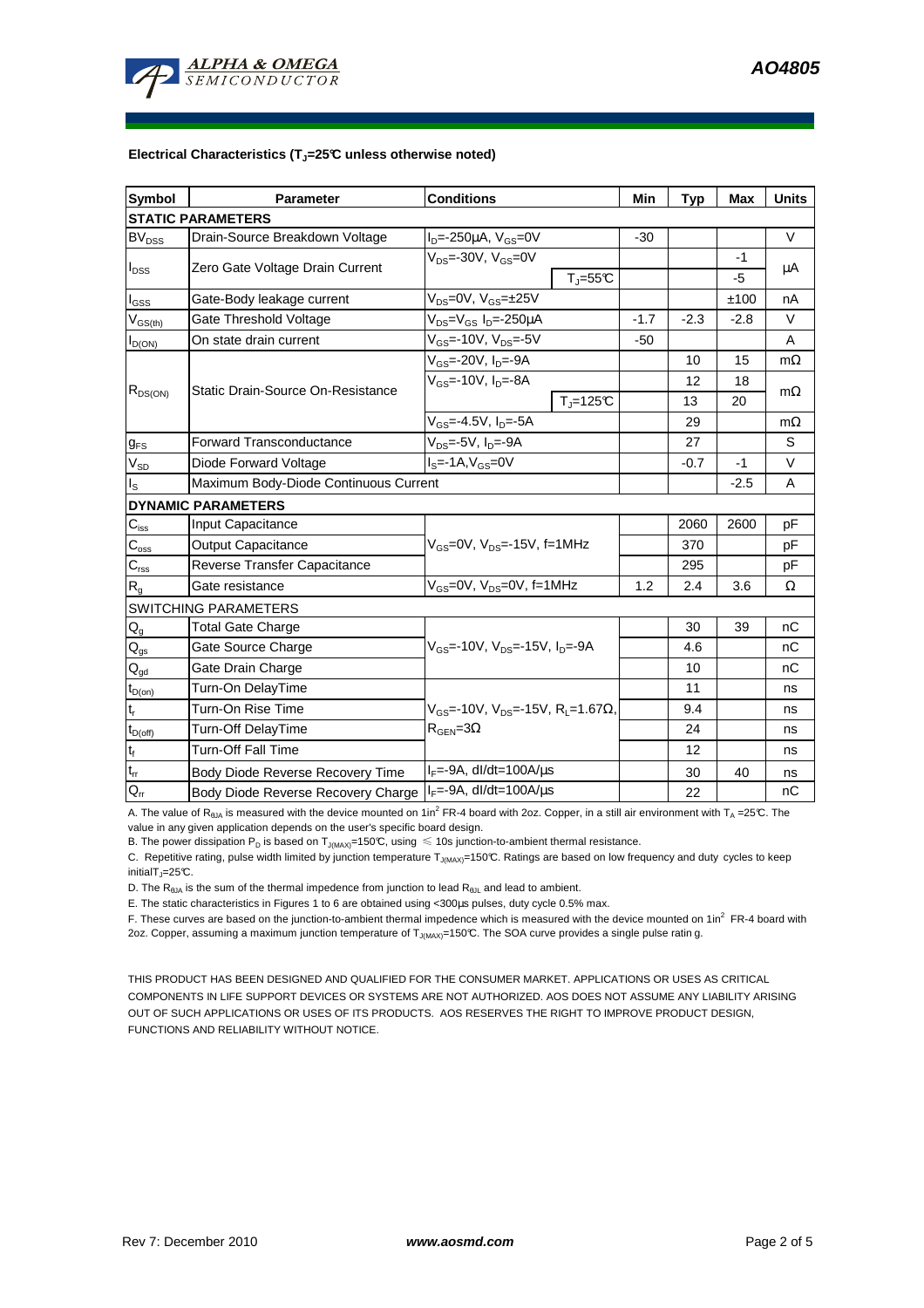

# **TYPICAL ELECTRICAL AND THERMAL CHARACTERISTICS**

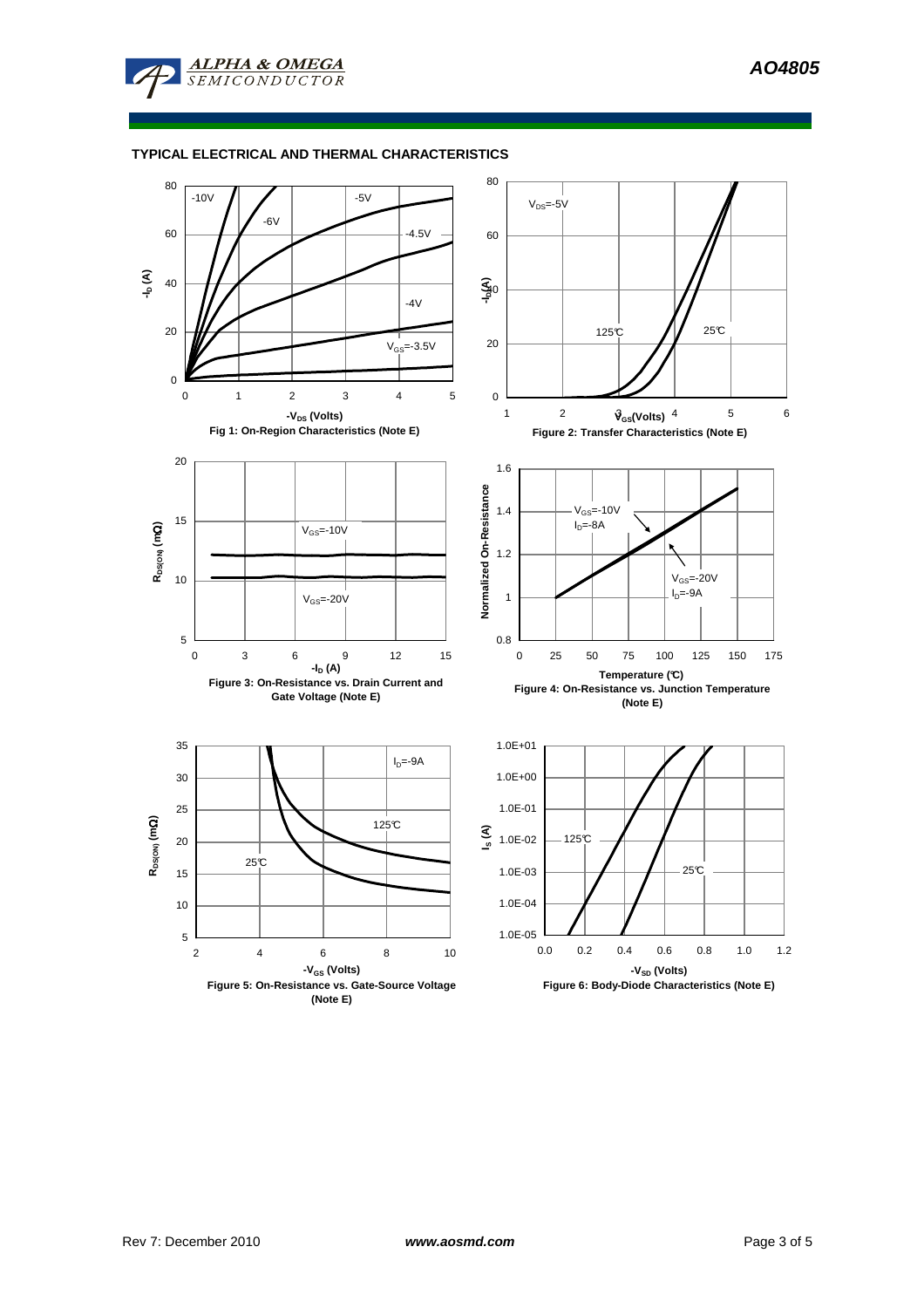

# **TYPICAL ELECTRICAL AND THERMAL CHARACTERISTICS**